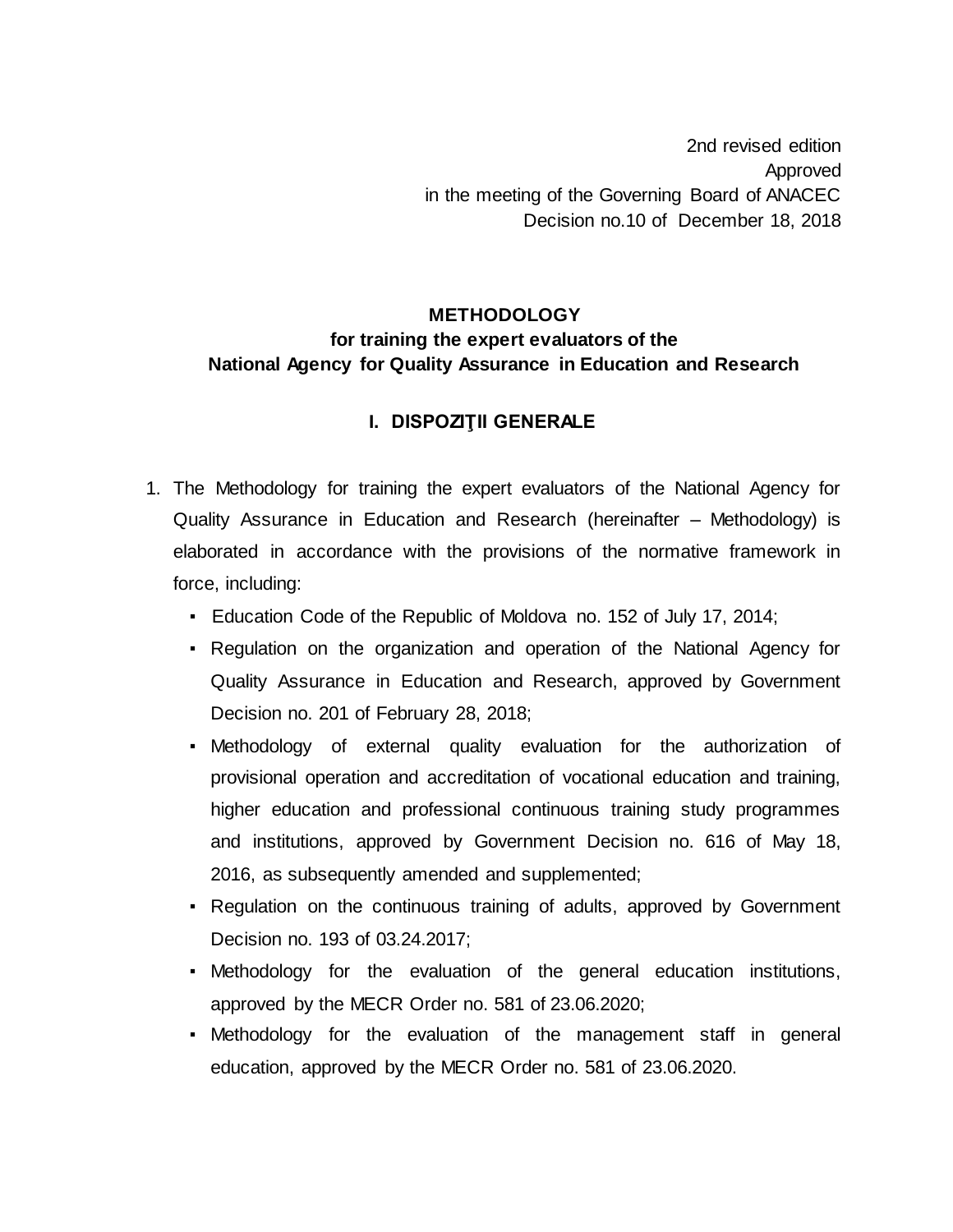- 2. For the purposes of this Methodology, the notions defined in art. 2 of the Methodology of external quality evaluation for the authorization of provisional operation and accreditation of vocational education and training, higher education and professional continuous training study programmes and institutions, as well as the following notions are used:
	- *Expert evaluator* teaching staff in general education, vocational education and training, higher education, in research or continuous training, with scientific-didactic degree / title, managerial or didactic degree with experience in quality assurance in education; employer representative, student representative, registered in the Register of expert evaluators of the National Agency for Quality Assurance in Education and Research (hereinafter - Agency), which participates in the external quality evaluation missions organized by the Agency.
	- *Training methodology* document embodying and detailing the legal provisions in force with reference to the training of the expert evaluators and establishing the main methodical aspects of the training process.
	- *Training session*  training activity with distinct educational content, objectives and purposes, structured over time, organized by the Agency in order to train experts to participate in the process of external quality evaluation.
	- *Training programme*  all the activities of design, organization and conduct of teaching, learning and assessment, which ensure the training of expert evaluators in accordance with the normative framework in force and lead to the formation of competencies, in terms of knowledge, skills and attitudes, necessary to perform external quality evaluation.
- 3. The methodology is focused on the following objectives:

a) to identify all the normative, organizational and methodical aspects of the training process of the expert evaluators;

b) to establish the forms / levels / types / stages of training of the expert evaluators and their objectives;

c) to establish the minimum content units and the outcomes of the training / education sessions of the expert evaluators.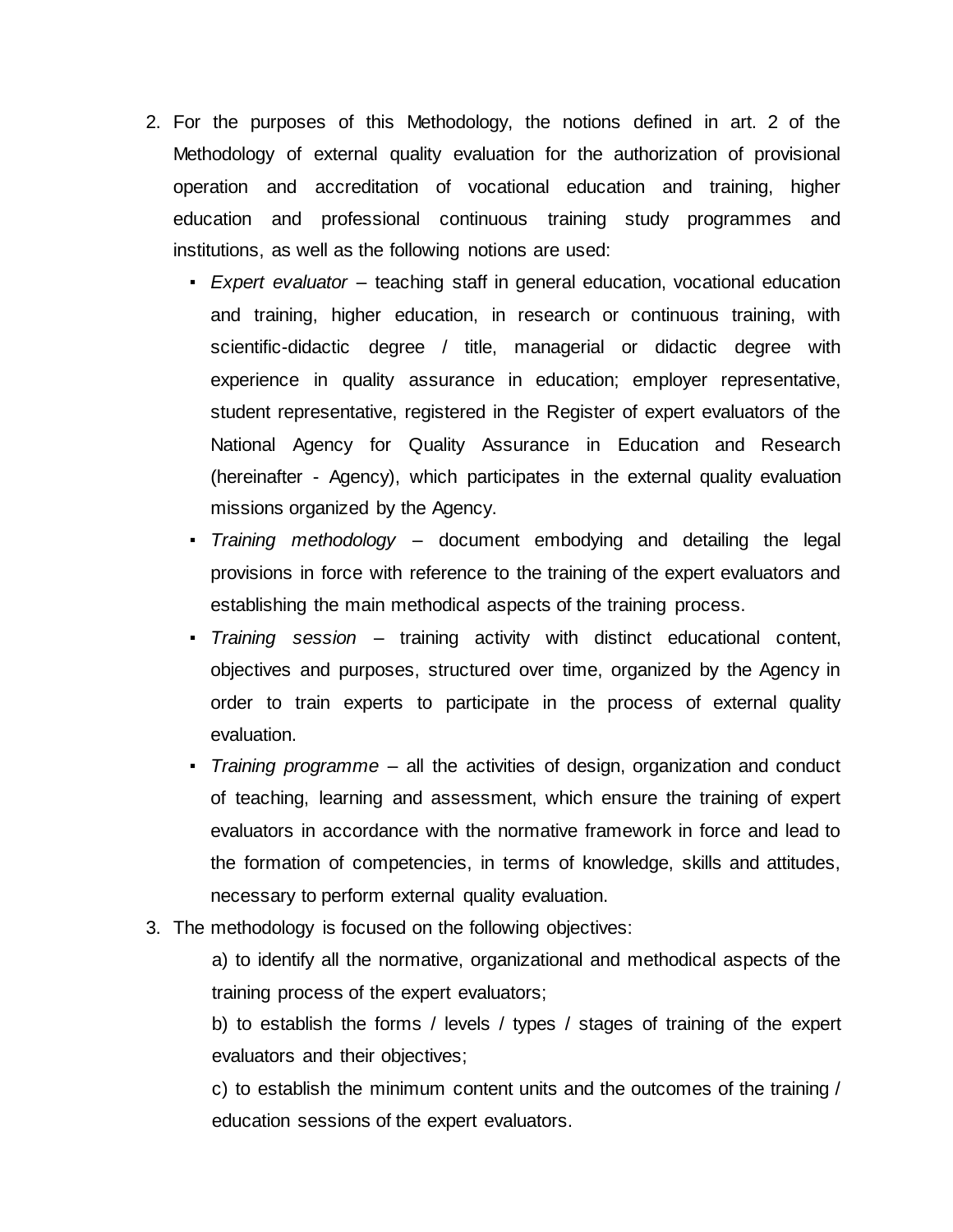- 4. The methodology is applicable to the following categories of beneficiaries:
	- expert evaluators, registered in the Register of expert evaluators of the Agency;
	- **members of the Governing Board of the Agency;**
	- Agency's staff;
	- trainers.

#### **II. ORGANIZATION OF THE TRAINING OF EXPERT EVALUATORS**

- 5. The training of expert evaluators is a mandatory part of the process of external quality evaluation at all levels of education, regardless of the purpose of the process (periodic evaluation, evaluation for the authorization of provisional operation or accreditation of study programmes and educational institutions).
- 6. The training of expert evaluators shall aim at developing and ensuring the competencies necessary for external experts to promote the objectivity and consistency of the Agency's decisions in the field of external quality assurance in general education, vocational education and training, higher education and continuous training.
- 7. The training of the expert evaluators shall be carried out through training sessions, which are organized periodically by the Agency. The calendar of training sessions for expert evaluators shall be established according to the needs of the Agency.
- 8. Staff of the Agency, expert evaluators of the Agency, expert evaluators of other Quality Assurance Agencies, registered in EQAR may be trainers in the training sessions.
- 9. The contents of the training sessions shall be determined by:

a) the provisions of the national and international legislation regarding the quality assurance and evaluation in education;

b) the rights, obligations and responsibilities of the expert evaluators, established by the legislation in force;

c) the methodology of external quality evaluation for the authorization of provisional operation and accreditation of vocational education and training,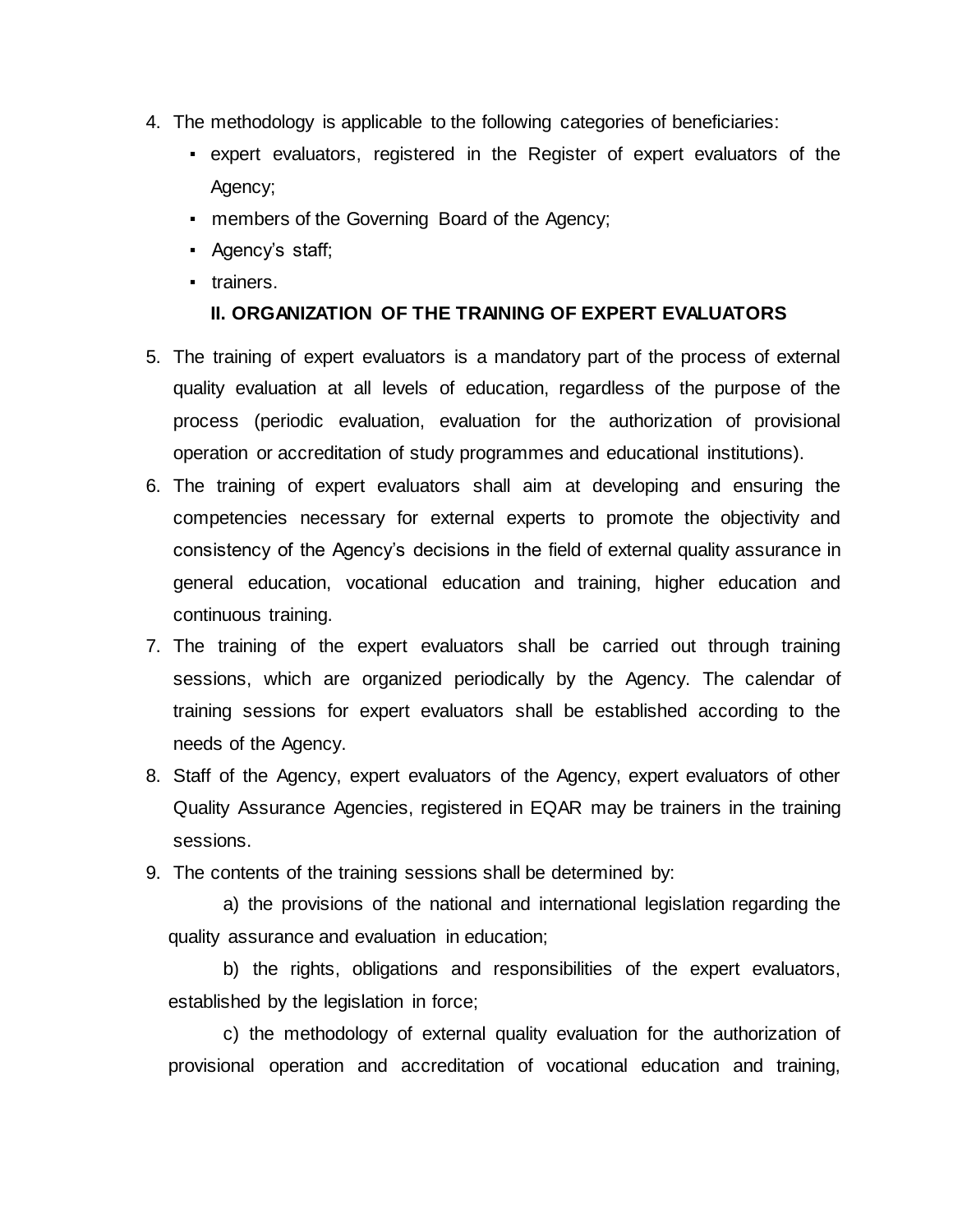higher education and professional continuous training study programmes and institutions;

d) external quality evaluation methodologies at general education level;

d) aspects specific to each level of general and professional education;

e) national and international trends in quality assurance in general and professional education;

g) the educational outcomes established for each level of education.

- 10.The training of expert evaluators shall aim, as educational outcomes, at the acquisition / development of key competencies, in terms of knowledge, skills and attitudes, necessary for conducting external evaluation based on national standards and performance indicators established by the regulatory framework in force ( Annex no. 1).
- 11.Depending on the proposed purpose, the training sessions shall be divided into the following categories:
	- a) Initial / benchmark sessions;
	- b) Special / thematic training sessions;
	- c) Continuous training sessions on evaluation areas.
- 12.The initial / benchmark session aims to inform trainees about the field of quality assurance in general / professional education or research, based on the normative acts in force at national level and the recommendations formulated at European level in the context of establishing the Common European Education and Research Area. The initial / benchmark session is a mandatory step for involving the person in the external evaluation processes organized by the Agency.
- 13.The special / thematic training session aims at developing / consolidating the evaluation competencies, based on the external quality evaluation methodologies in force. The special training session is mandatory at the initiation stage of each external evaluation mission.
- 14.Continuous training sessions on evaluation areas aim to develop specific competencies in an evaluation area, based on examples of good practice identified at national and international level and trends in the development of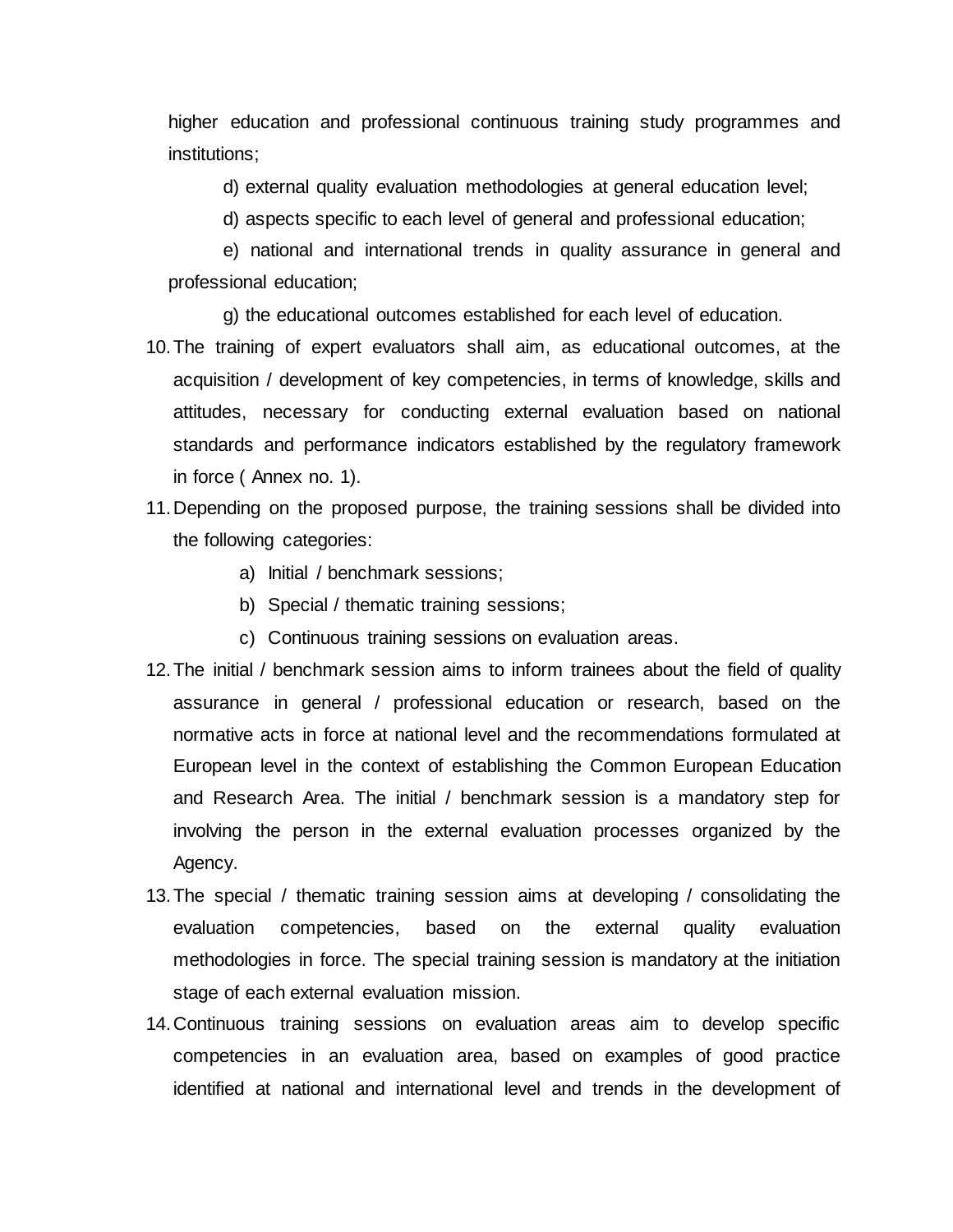concepts of quality assurance in education, or research. They can be organized with the involvement of international experts.

- 15.The programme of training sessions for expert evaluators shall be developed according to the needs of the Agency by the trainers, with the support of the staff of the Agency.
- 16.A full cycle of preparation and implementation of the training session includes the following steps: (1) setting the objectives of the session; (2) the formulation of the subject(s) of the session; (3) identification of the detailed content on each topic of the session; (4) structuring the session; (5) defining educational objectives / outcomes; (6) structuring the session into a programme; (7) identification of the methods used; (8) preparation of necessary support materials; (9) preparation for the session; (10) organization of the session; (11) evaluation of the session (Annex no. 2).
- 17.In order to ensure the quality of the process of preparation and realization of the training session, the organizer / trainer shall perform a preventive evaluation of the stages of the process based on the control list, according to Annex no. 3.
- 18.The didactic concept of the training sessions shall be correlated with the category of the training session, the expected educational outcomes and the established / selected contents (Annex no. 4).
- 19.Training sessions can be organized through information seminar, workshop, combination of training with the meeting of the members of the external evaluation panel before the documentation visit to the evaluated institution, online session (using platforms like Cisco, Zoom, G Suite, Google Meet, BigBluButton) etc.
- 20.Presentations can be used to organize training sessions, including in PPT format, task demonstrations (e.g. organizing an interview with a certain category of beneficiaries), case studies / discussions on examples of real-life application of external quality assurance procedures (opportunities for active involvement of experts), group activities, individual tasks / activities for the development of material sequences, etc. Interactive communication between trainers and experts during training sessions is recommended.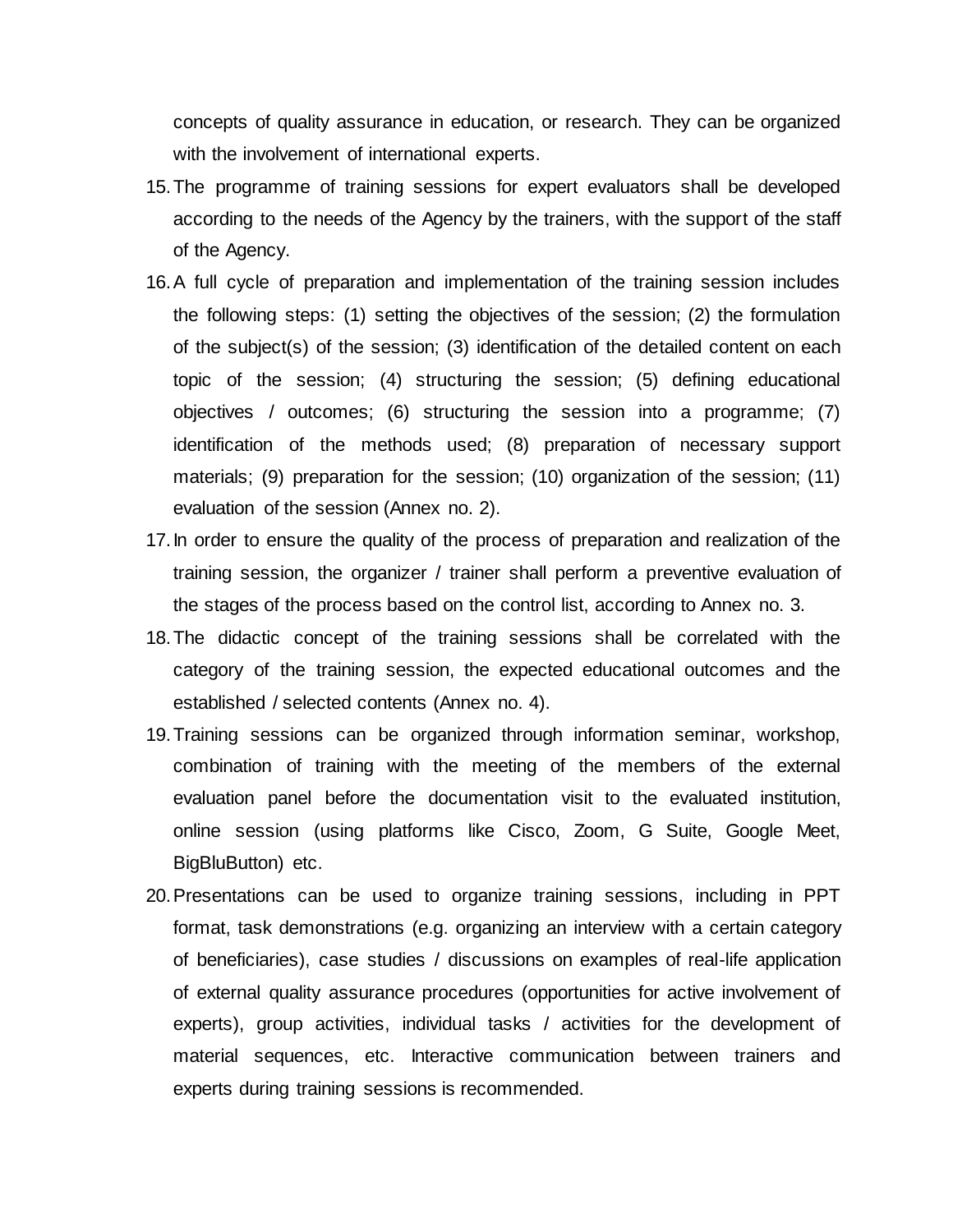- 21.The training shall be designed as interdependent processes, which ensure the permanent adjustment of the training strategies of the expert evaluators to the dynamics of the evaluation processes in education.
- 22.The duration of the training session, the number of participants, the ration between the theoretical and practical aspects approached shall be established at the design stage, taking into account the profile of the target groups, identified for participation in the session.
- 23.In order to establish the level of efficiency and usefulness of the training sessions, in particular the information provided by the Agency's trainers for achieving the pre-established educational outcomes and training the competencies needed to implement the external evaluation, the evaluation of the satisfaction of the experts participating in the training with regard to the training activity shall be performed (Annex no. 5).
- 24.Based on the analysis of the data collected on the level of satisfaction of trainees:
	- a) modifications / completions / improvements of the programme and / or curriculum of the training sessions, of the information provided by the Agency in the training process, of the methods and tools used shall be made;
	- b) feedback shall be provided to the evaluated experts.
- 25.Upon completion of the 90-hour training programme (3 ECTS credits), the Agency shall issue training certificates, indicating the topic and the number of hours completed / the number of ECTS study credits accumulated.

#### **III. FINAL PROVISIONS**

- 26.The Methodology for training the expert evaluators shall enter into force on the date of approval by the Governing Board of the Agency.
- 27.The calendar of training sessions for expert evaluators, training programmes, curricula, methodological guides and other methodological documents, developed along the way within the Agency, shall be part of this Methodology.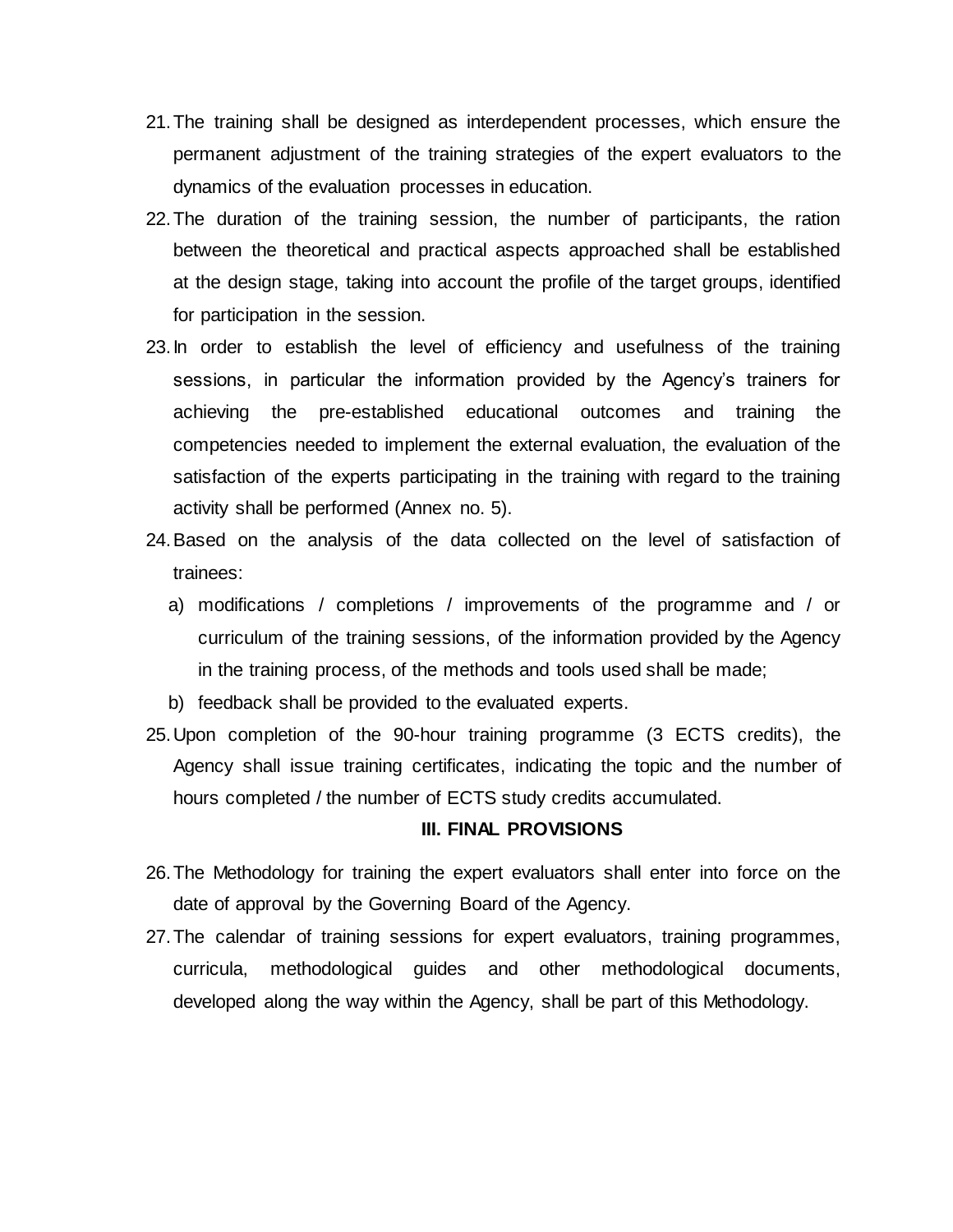### **Educational / learning outcomes**

Upon completion of the training sessions the expert will be able:

### **At the level of knowledge and understanding**:

- To know and understand the European dimension of quality assurance in general / professional education;
- To know and understand the national dimension of quality assurance in general / professional education;
- To know and understand the provisions of the Methodology of external quality evaluation for the authorization of provisional operation and accreditation of vocational education and training, higher education and professional continuous training study programmes and institutions, Guidelines for external evaluation of institutions / study programmes;
- To know and understand the provisions of the evaluation methodologies in general education.

#### **At the application level:**

- To operate with / to apply in the external evaluation process the external evaluation tools established by the normative framework;
- To effectively use external evaluation techniques;
- To ask relevant questions in interviews with various target groups that would require consistent answers to ascertain the situation and draw conclusions;
- To (re)act in various possible situations during the external evaluation mission to an appropriate and adequate extent;
- To elaborate in team the site visit record sheet and the external evaluation report per institution / study programme, which would include / reflect the agreed opinion of all.
- To establish, by mutual agreement and argumentation, the score awarded per indicator.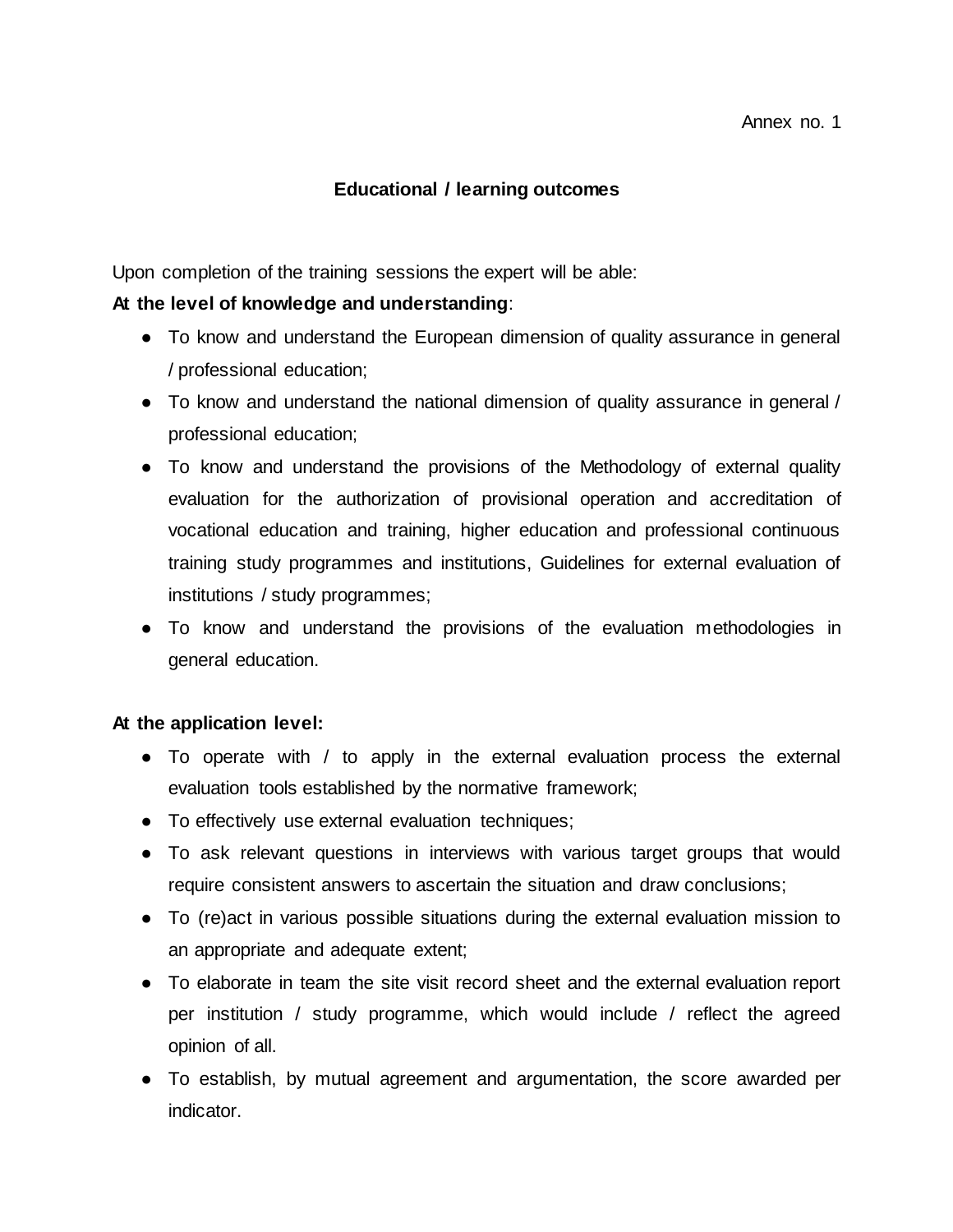## **At the level of value judgments and attitudes:**

- To manifest correct and objective attitudes and perceptions regarding quality assurance, external quality evaluation;
- To demonstrate the ability to act in intercultural situations / environments;
- To demonstrate competencies of analysis and synthesis of the institutional experience in the field of quality assurance, based on the provisions of the normative framework in force;
- To formulate justified conclusions per standard, based on reasoned findings;
- To formulate mandatory areas for improvement, in accordance with the normative regulations in force;
- To identify good practices at the level of institution / study programme;
- To propose examples of good practices for the institution / study programme.

## **At the level of communication:**

- To collaborate with the members of the external evaluation panel and the Agency coordinator during the evaluation mission;
- To work effectively in a team within the external evaluation panel;
- To demonstrate openness and communicate amicably, collegially and correctly in interviews with various target groups throughout the evaluation mission;
- To promote the concept of quality assurance in the external evaluation process.

## **At the level of self-training:**

- To continuously update and complete their own knowledge in the field of quality assurance and external quality evaluation in education, including in terms of changes / completions to the regulatory framework in force;
- To continuously develop the necessary competencies to promote the quality culture in the educational system.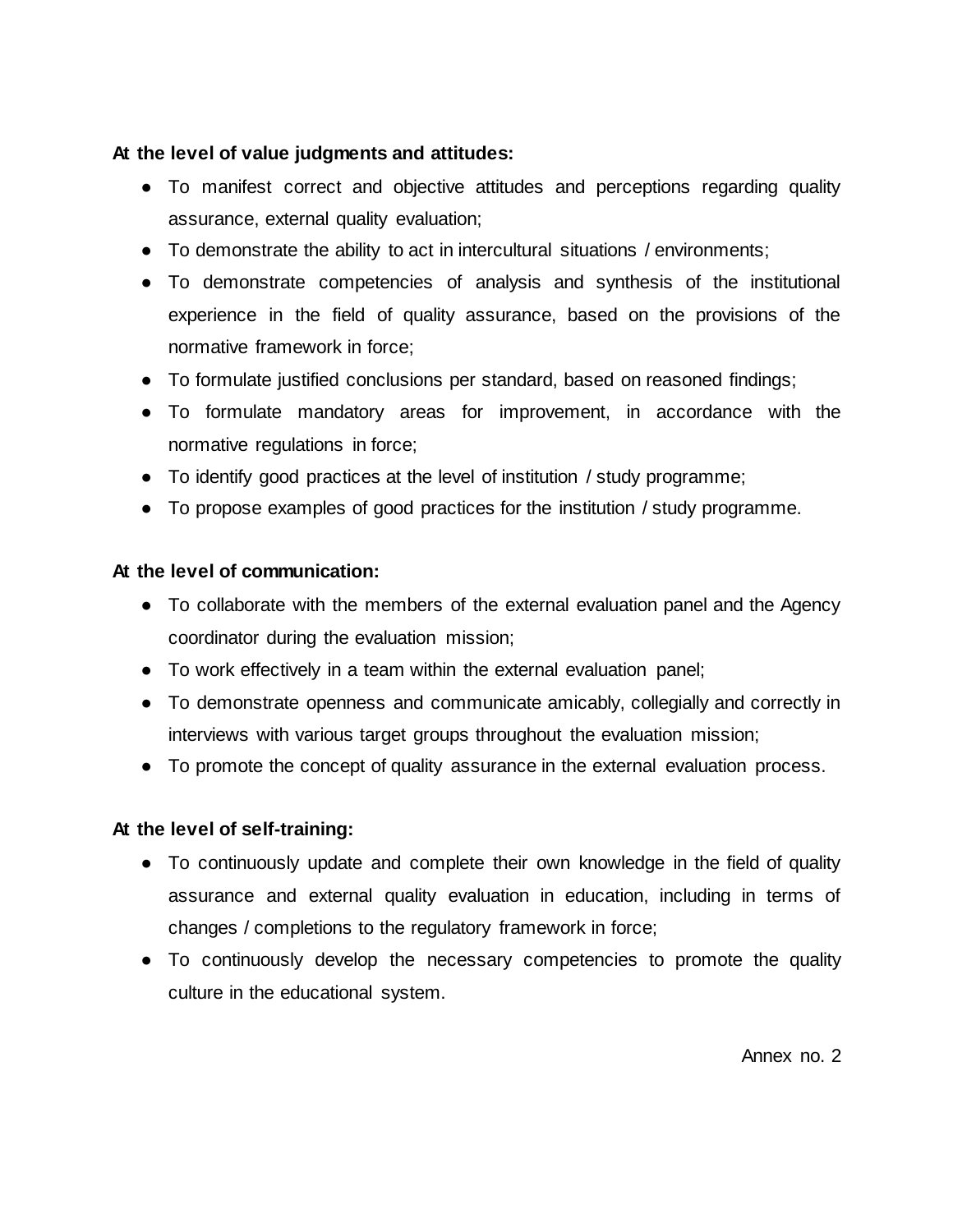



## **The stages of the process of preparation and realization of the training session**

l

<sup>&</sup>lt;sup>1</sup> Gillian King, Handbook for the Training of Panel Members for External Quality Assurance Procedures. 2012, European Consortium for Accreditation in Higher Education, pag. 73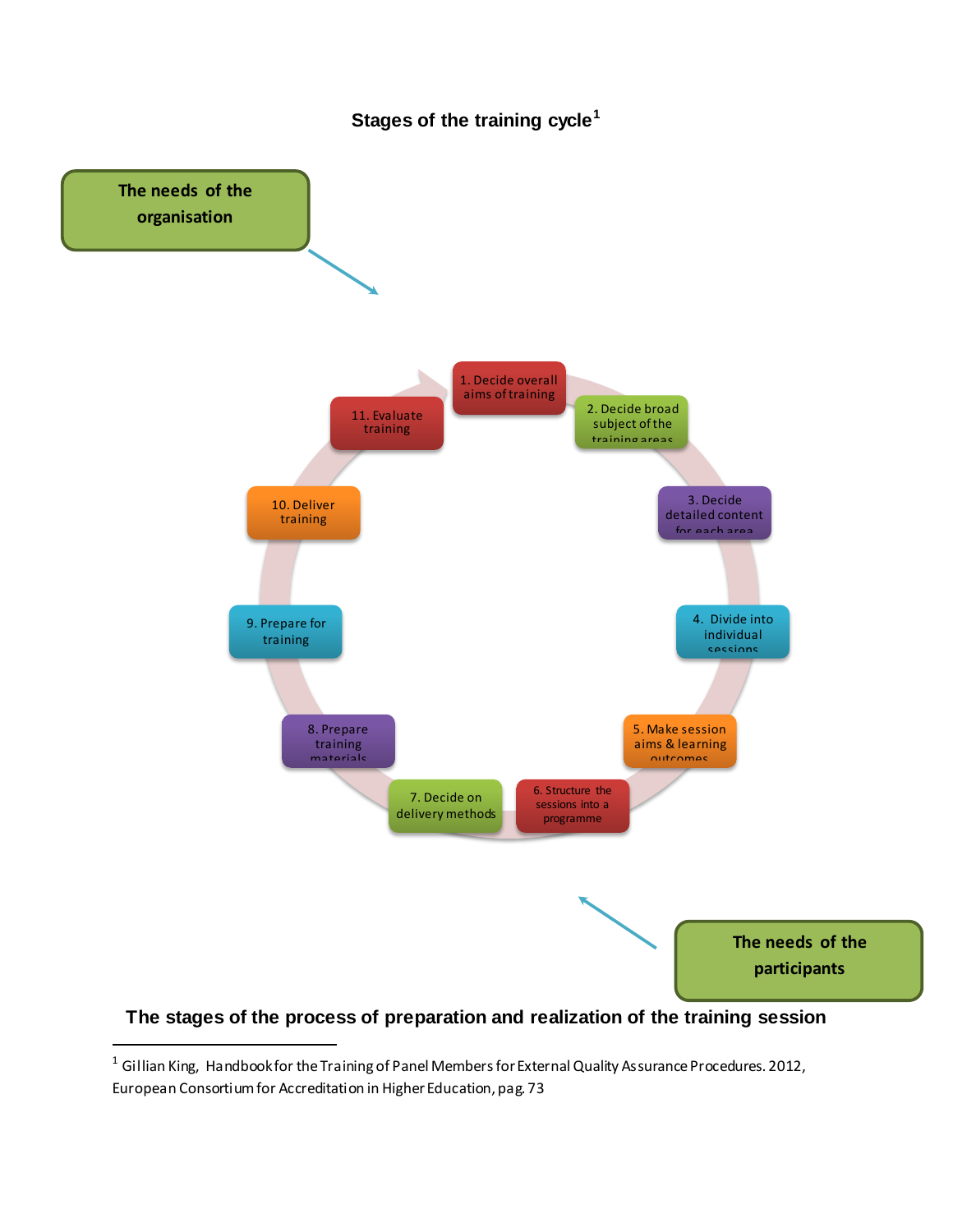# **(Trainer checklist)<sup>2</sup>**

This checklist assumes that you have already:

- o Decided the overall aims of training (**Stage 1**)
- o Decided the broad subject of the training areas (**Stage 2**)
- o Decided the detailed content for each area (**Stage 3**)
- o Divided the detailed content into individual sessions (**Stage 4**)

### **Stage 5. Draw up session aims and learning outcomes**

#### **Remember:**

- o a session aim is a statement of what you (the trainer) intend to accomplish;
- o a learning outcome is a statement of what the participant is expected to achieve.

## **Key points:**

- o Decide an overall aim for each individual session that you will deliver;
- o Make sure that what you are aiming to do in the sessions will help participants to achieve the learning outcomes;
- o Decide on the learning outcomes for each individual session;
- o Make sure that the Learning outcomes for each session are SMART: Specific, Measurable, Attainable, Relevant and Time-bound.

## **Stage 6. Structure the sessions into a programme**

## **Remember:**

o you need to keep participants' needs in mind

## **Key points:**

1

- o Find out who the participants are. If possible use a participant needs survey to get relevant information about the participants;
- $\circ$  Keep participants' needs in mind as you structure the programme for the training;
- o Think carefully about the best order for delivering the sessions;
- o Think carefully about the best medium for delivering the training. For example, will you use online methods or face-to-face or a combination?
- $\circ$  Consider the resources that you need to deliver the sessions in particular how much time do you have?

<sup>&</sup>lt;sup>2</sup> Gillian King, Handbook for the Training of Panel Members for External Quality Assurance Procedures. 2012, European Consortium for Accreditation in Higher Education, pag. 57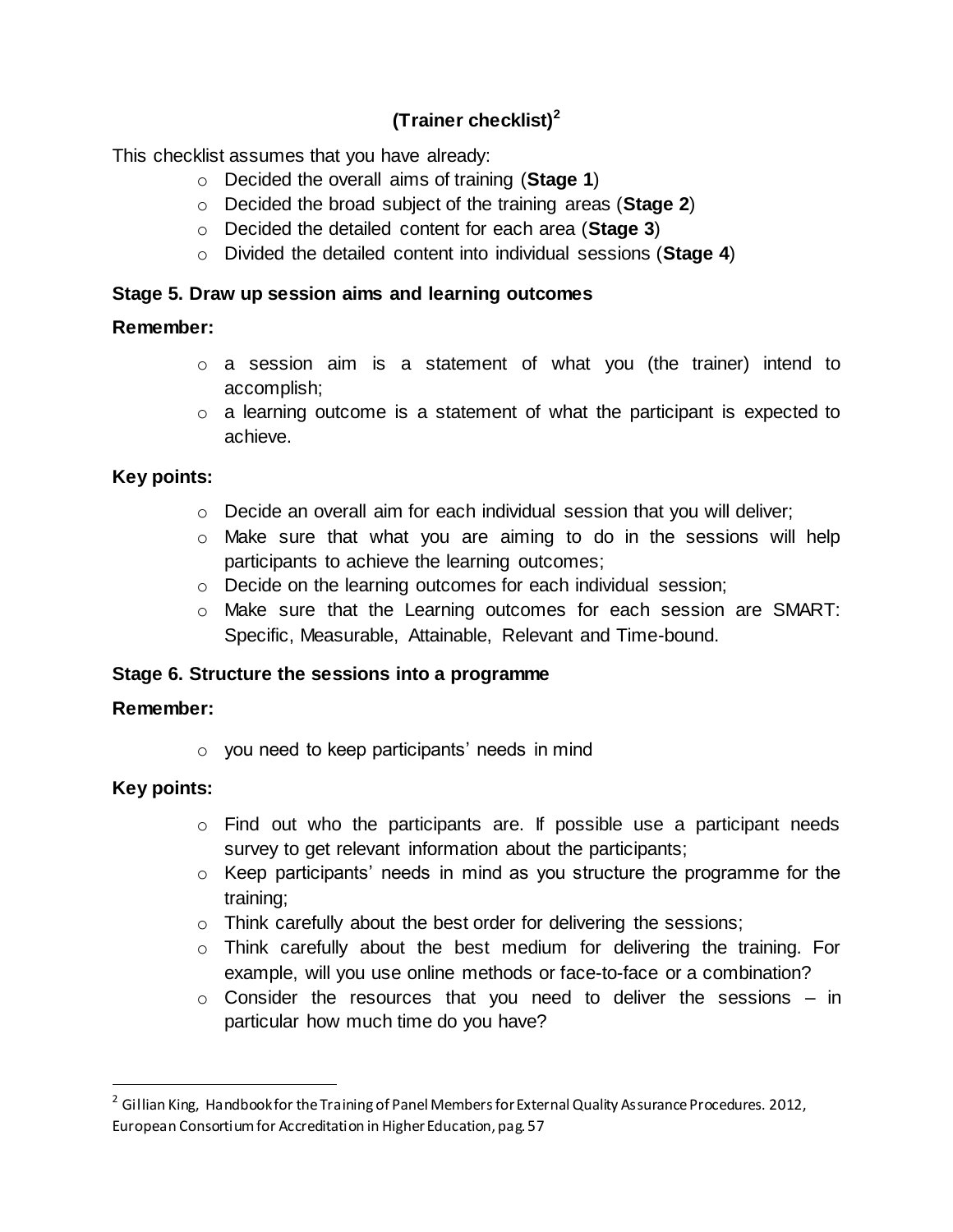- $\circ$  Include general sessions like introductions, ground rules, reflection times, action planning;
- $\circ$  Be realistic about the amount of material you can include think about how you prioritise the material so that you do not have too much to deliver;
- $\circ$  If possible, try out some of the material to see how long it will take to deliver ;
- $\circ$  Consider talking to other trainers for their advice on how much to include in the training.

**Write down:** a programme for the training which shows the times of each session, together with any breaks.

#### **Stage 7. Decide on delivery methods**

#### **Remember:**

 $\circ$  the most important criterion for effective delivery of the training material is that it should enable participants to achieve the learning outcomes

#### **Key points:**

- $\circ$  Choose delivery methods that will best enable participants to achieve the learning outcomes;
- o Match your own particular strengths to delivery methods where you can, so that delivery is effective;
- o Include a variety of delivery methods, so that participants stay engaged and different learning styles of participants are considered.

## **Stage 8. Prepare training materials**

#### **Key points:**

- $\circ$  Decide on the training materials that participants really need to help them learn;
- o Decide how materials will be produced hard copy, electronic, or both?
- $\circ$  Keep in mind the resources you have available for providing training materials;
- o Keep the training materials as brief as you can; use accessible language; try to make the appearance of the materials attractive;

Write down: a list of any training materials that you need to prepare for participants and a schedule for when you will produce them. Keep to the schedule!

#### **Stage 9. Prepare for the training**

**Remember:** preparation is key to successful delivery – prepare, prepare, prepare!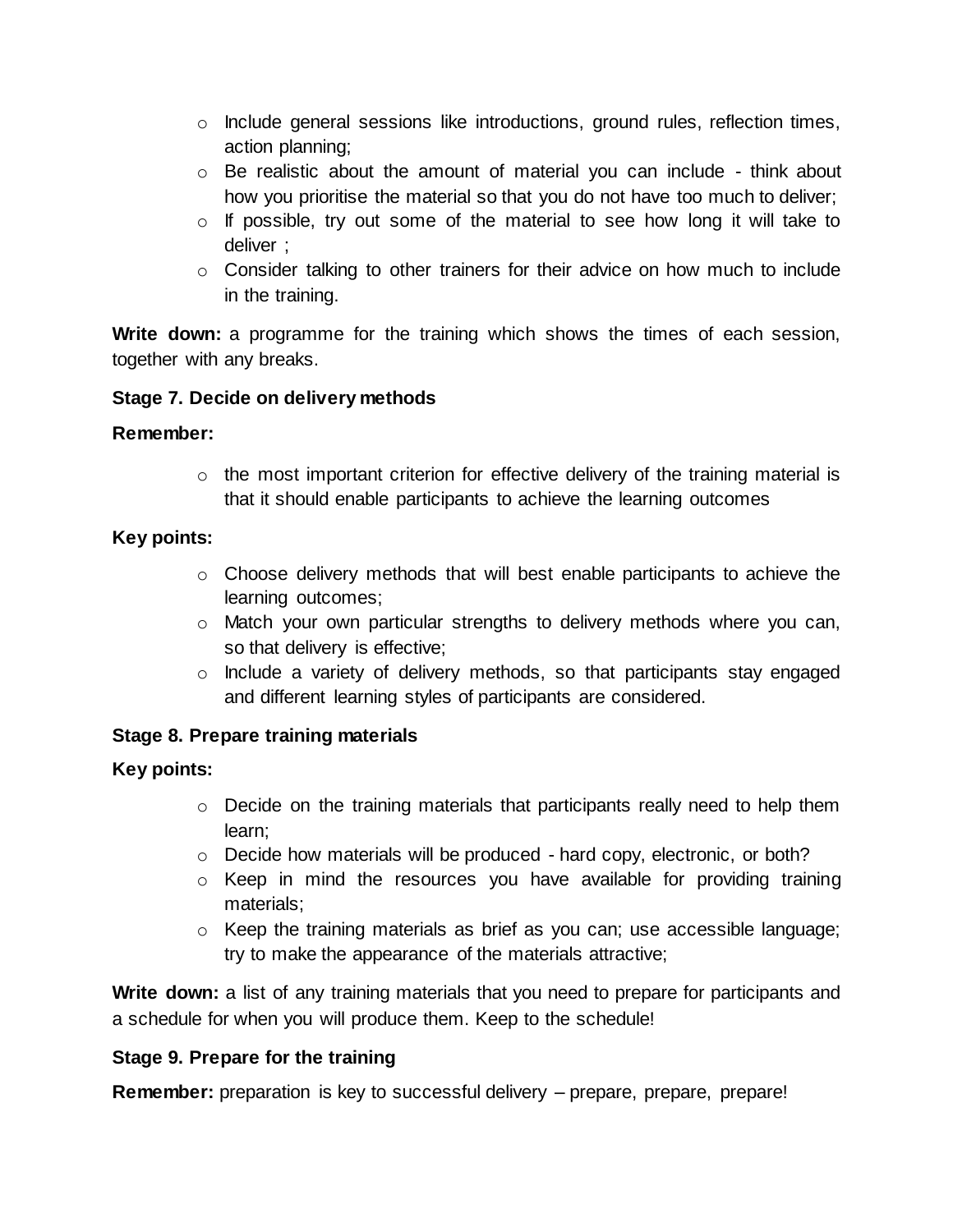### **Key points:**

- o Prepare all the materials that you and the participants will need in advance;
- o Make sure that the training venue is booked and suitable;
- o Organise IT support in advance if necessary;
- o Ensure that all information that participants need so that they can get to the training ('Joining instructions') are sent out in a timely way.

Write down: a checklist of the essential actions to have done before the training starts.

#### **Stage 10. Deliver the training**

#### **Remember:**

- $\circ$  working carefully through the previous stages is the best way to quarantee that your training will enable participants to achieve the learning outcomes that you need them to achieve;
- o flexibility is also important: you need to be confident enough to depart from your programme if participants' needs dictate it.

#### **Key points:**

- o Make sure that you are completely familiar with all the training materials and the programme;
- o Establish a welcoming and relaxed environment;
- $\circ$  Pay attention to the reactions and needs of the participants / trainees;
- $\circ$  Organize the session in such a way as to allow the participants to learn what you set out to do;
- o Nuance the topics that the participants find / consider difficult;
- o Be flexible, adjust the program according to the needs of the participants / trainees.

#### **Stage 11. Evaluate the training**

#### **Key points:**

- o Make sure that you know the purpose of carrying out evaluation of your training event;
- o Decide the kind of training evaluation instrument (survey, focus group, informal chat, etc.) that will best help you to find out what you need to know about the training;
- o Clarify the resources that you will have available to carry out the evaluation;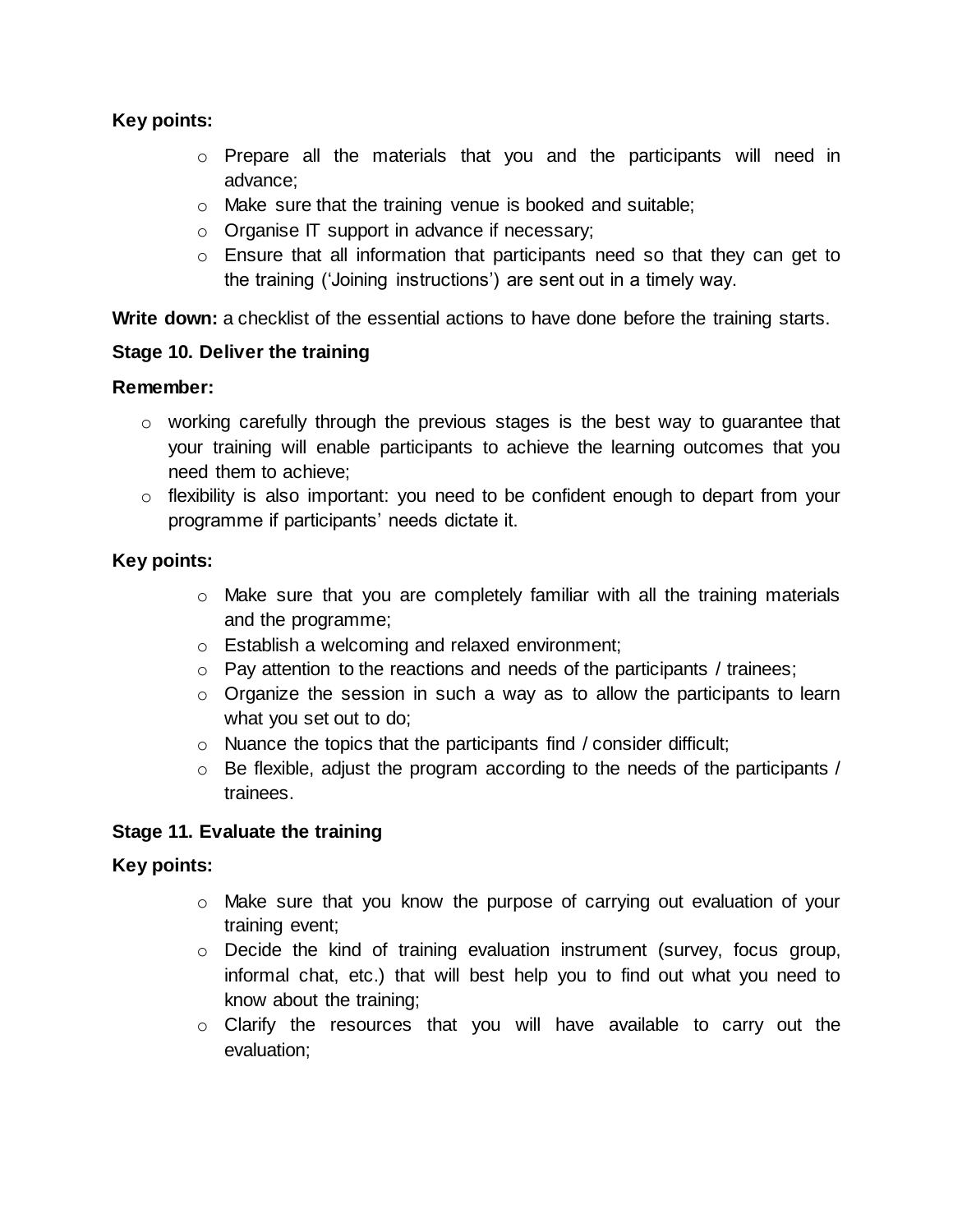o Decide how will you use the results of the evaluation (for personal development, to justify running the programme, for improving the programme, etc.).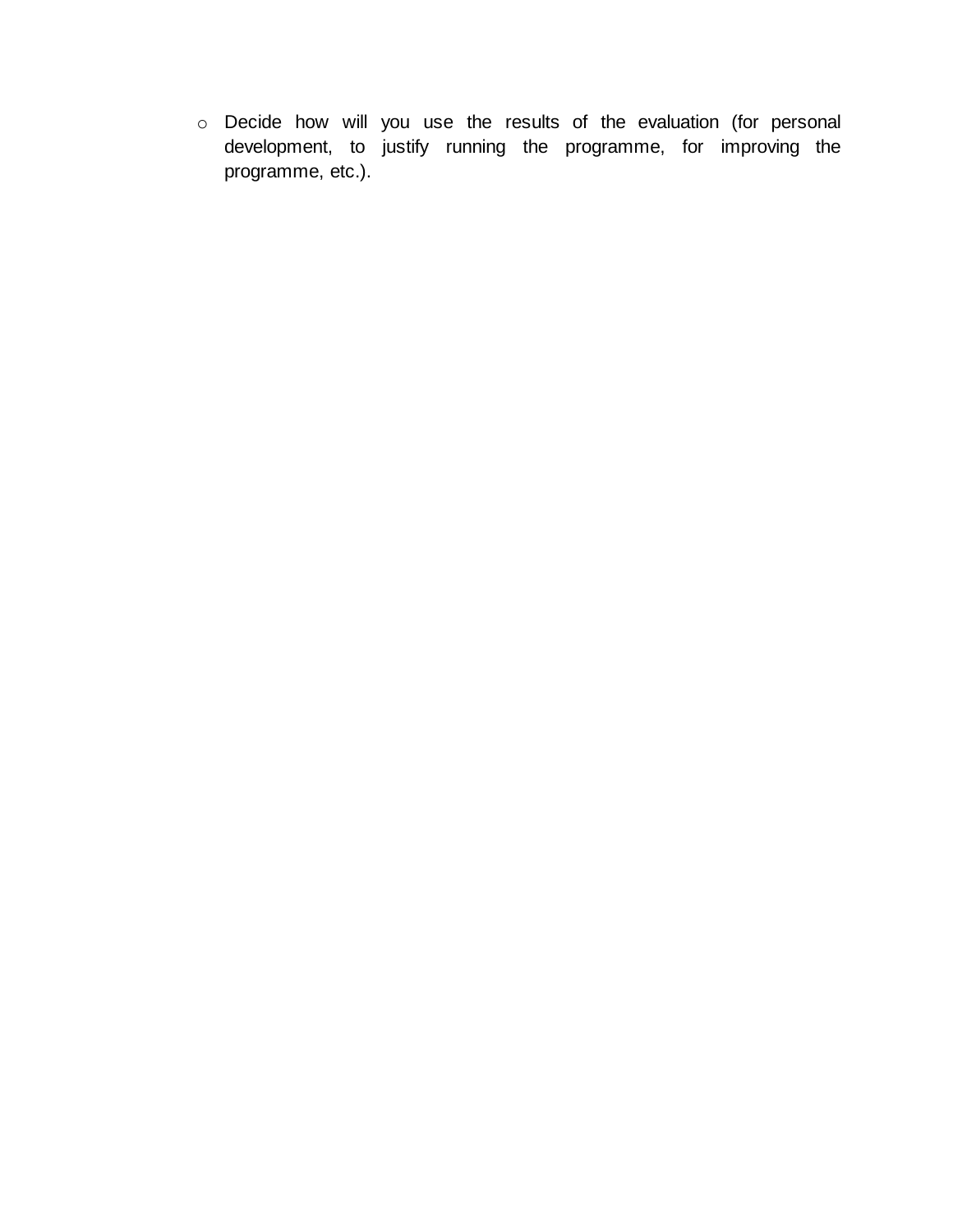# **Content elements / number of hours**

# **Education dimension**

| No.              | <b>Content units*</b>                                                                                                                                                                                                                                                                                                                                                                                                                                                                                                                                                                                                                                             | No.<br>hours   |
|------------------|-------------------------------------------------------------------------------------------------------------------------------------------------------------------------------------------------------------------------------------------------------------------------------------------------------------------------------------------------------------------------------------------------------------------------------------------------------------------------------------------------------------------------------------------------------------------------------------------------------------------------------------------------------------------|----------------|
| 1.               | General education / vocational education and training / higher<br>education<br>$\sqrt{2}$<br>continuous<br>training system.<br><b>Statistical</b><br>data.<br>Development perspectives.                                                                                                                                                                                                                                                                                                                                                                                                                                                                           | $\mathbf 1$    |
| 2.               | The concept of quality in education: European dimension (by levels<br>and types of education) / Ensuring the quality of education in<br>general education / vocational education and training / higher<br>education / continuous training: the international perspective.                                                                                                                                                                                                                                                                                                                                                                                         | $\overline{1}$ |
| $\overline{3}$ . | Recommendations and guidelines on quality assurance<br>at l<br>European level (Standards and guidelines for quality assurance<br>(ESG) in the European Higher Education Area (EHEA) /<br>Recommendation of the European Parliament and of the Council of<br>18.06.2009 on<br>establishing a European Quality Assurance<br>Reference Framework in education and training (2009 / C 155/01) /<br>European framework for quality assurance in education and training<br>(EQAVET Framework) / Recommendation of the European<br>Commission on the European Researcher's Charter and the Code<br>of Conduct for the Recruitment of Researchers (2005/251 /WHAT<br>THE) | $\mathbf 1$    |
| 4.               | Quality assurance in general / professional education: national<br>dimension (by levels and types of education).                                                                                                                                                                                                                                                                                                                                                                                                                                                                                                                                                  | $\mathbf 1$    |
| 5.               | ANACEC: mission, purpose, objectives and tasks.                                                                                                                                                                                                                                                                                                                                                                                                                                                                                                                                                                                                                   | 1              |
| 6.               | External quality evaluation: the regulatory framework in force.                                                                                                                                                                                                                                                                                                                                                                                                                                                                                                                                                                                                   | $\mathbf{1}$   |
| 7.               | Purpose and objectives of the external evaluation process. External<br>evaluation procedure. External evaluation methods.                                                                                                                                                                                                                                                                                                                                                                                                                                                                                                                                         | $\mathbf{1}$   |
| 8.               | of<br>the<br>Development<br>self-evaluation<br>report:<br>content<br>and<br>requirements.                                                                                                                                                                                                                                                                                                                                                                                                                                                                                                                                                                         | 2              |
| 9.               | Interpretation of accreditation standards and criteria, performance<br>indicators and evaluation standards (by levels and types<br>of<br>professional education) / Identification, finding and recording of<br>aspects related to various standards (teaching staff, pupils /<br>students / trainees, etc.).                                                                                                                                                                                                                                                                                                                                                      | $\overline{2}$ |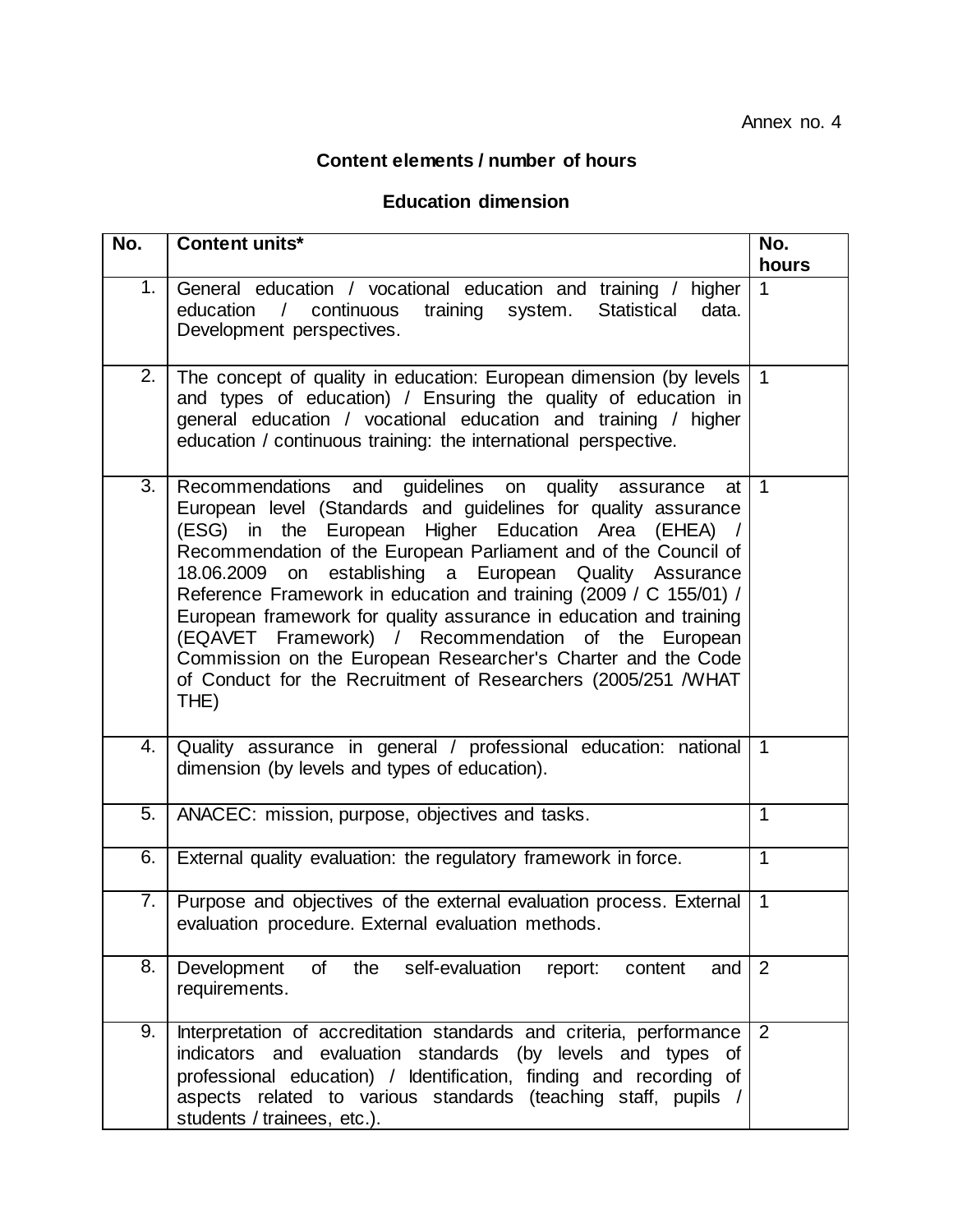|     | 10. Interpretation of quality standards / professional performance<br>standards, indicators and evaluation criteria for evaluation in<br>general education / Identification, finding and recording of issues<br>related to various standards (in the evaluation of institutions,<br>management, teaching staff). | 2              |
|-----|------------------------------------------------------------------------------------------------------------------------------------------------------------------------------------------------------------------------------------------------------------------------------------------------------------------|----------------|
|     | 11. Documents developed in the external evaluation process. Working<br>with the institution's dossier. Completing the Site Visit Record<br>Sheet.                                                                                                                                                                | 2              |
|     | 12. Development of the external evaluation report: content and<br>requirements.                                                                                                                                                                                                                                  | 2              |
|     | 13. The role, the rights, the obligations and the tasks of the expert in the<br>external evaluation process. Teamwork.                                                                                                                                                                                           | $\overline{1}$ |
|     | 14. The role and responsibilities of the coordinator in the external<br>evaluation process. Communication between the institution subject<br>to external evaluation and the evaluation panel.                                                                                                                    | $\mathbf{1}$   |
|     | 15. Organizing / conducting the documentation visit to the institution in<br>the external evaluation process.                                                                                                                                                                                                    | $\mathbf{1}$   |
|     | 16. Interview questions - working tool for evaluators. Communication /<br>dispute / consensus techniques in the external evaluation process.                                                                                                                                                                     | $\mathbf{1}$   |
|     | 17. Analysis of the institution's comments on the External Evaluation<br>Report. Elaboration of the Minutes of the external evaluation panel<br>regarding the comments of the institution.                                                                                                                       | $\mathbf{1}$   |
|     | 18. Analysis and validation of the results of the external evaluation in<br>the Profile Committee meeting.                                                                                                                                                                                                       | $\mathbf{1}$   |
|     | 19. Presentation of the results of the external evaluation in the meeting<br>of the Governing Board. General requirements for the preparation of<br>the presentation.                                                                                                                                            | $\mathbf{1}$   |
| 20. | Deontology in the process of external quality evaluation. Ethics and<br>conduct during documentation / evaluation visits in institutions.                                                                                                                                                                        | $\overline{1}$ |

## \*Note:

*The content units will be selected by the organizers of the training session according to the objectives of the session and the category of participants.*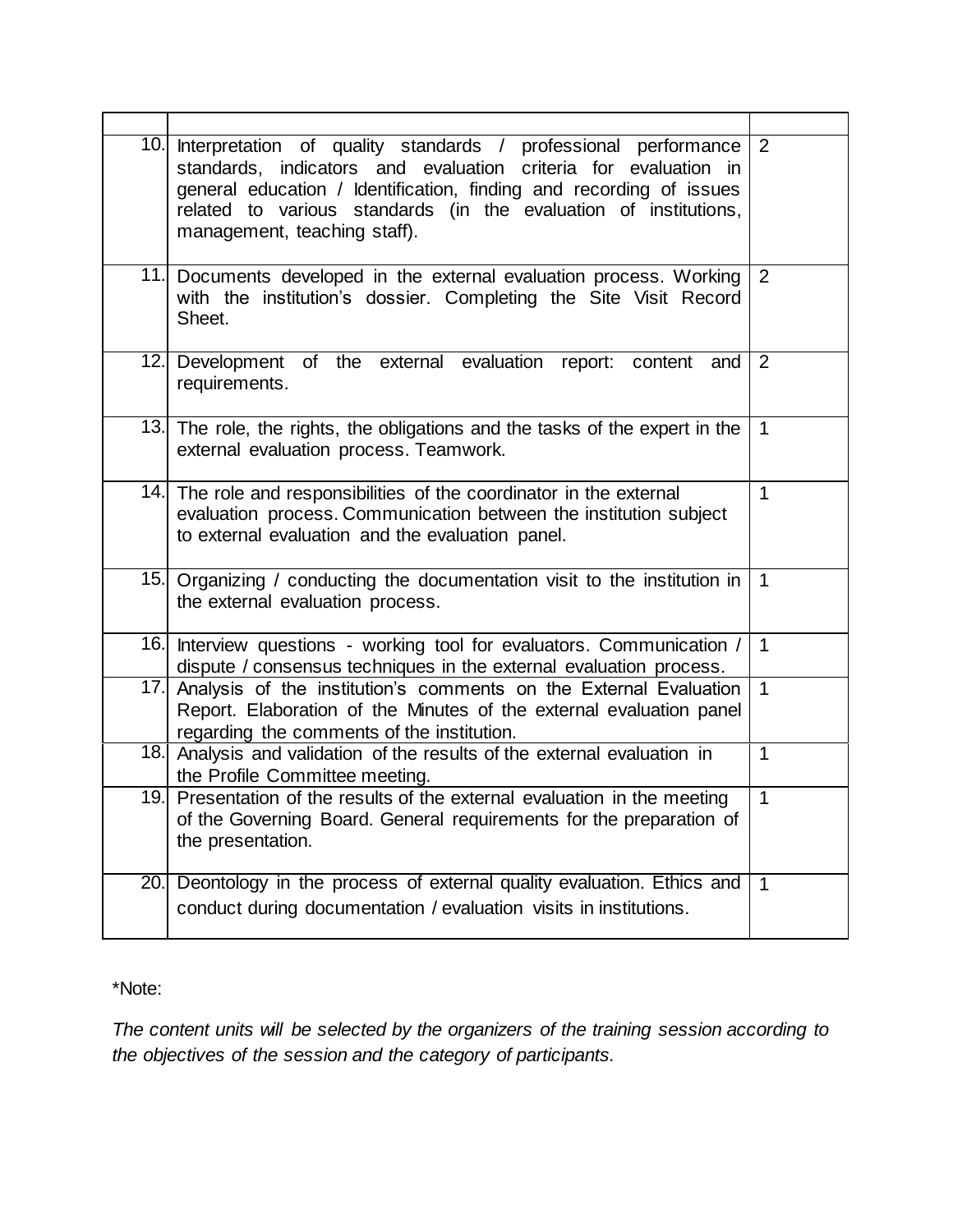## **Content elements / number of hours**

## **Research dimension**

| No. | <b>Content units*</b>                                                                                                                                                                                  | No.<br>hours   |
|-----|--------------------------------------------------------------------------------------------------------------------------------------------------------------------------------------------------------|----------------|
| 1.  | Research and innovation system in the Republic of Moldova.<br>Statistical data. Development perspectives.                                                                                              | 1              |
| 2.  | The concept of quality in research: European dimension / Ensuring<br>the quality of research in higher education institutions / in research<br>and innovation institutions: international perspective. | $\mathbf{1}$   |
| 3.  | Quality assurance in research: national dimension. The normative<br>framework in force (by types of institutions).                                                                                     | $\mathbf{1}$   |
| 4.  | ANACEC: mission, purpose, objectives and tasks in the field of<br>research and innovation                                                                                                              | $\mathbf 1$    |
| 5.  | Attestation experience in the European / international area                                                                                                                                            | $\mathbf{1}$   |
| 6.  | The process of modernization and revaluation of the paradigm of<br>attestation of scientific / scientific-didactic staff                                                                               | $\overline{1}$ |
| 7.  | The culture of scientific research and the values recorded by the<br>development of the attestation process                                                                                            | $\mathbf{1}$   |
| 8.  | The quality of the attestation of the scientific staff as a<br>phenomenology of the product quality                                                                                                    | $\mathbf 1$    |
| 9.  | Strategic vision of quality evaluation in the process of attestation of<br>scientific / scientific-didactic staff                                                                                      | $\mathbf{1}$   |
| 10. | Interpretation of performance indicators of doctoral theses and<br>teaching and scientific activities                                                                                                  | $\mathbf{1}$   |
| 11. | Academic integrity. Plagiarism and copyright                                                                                                                                                           | $\mathbf{1}$   |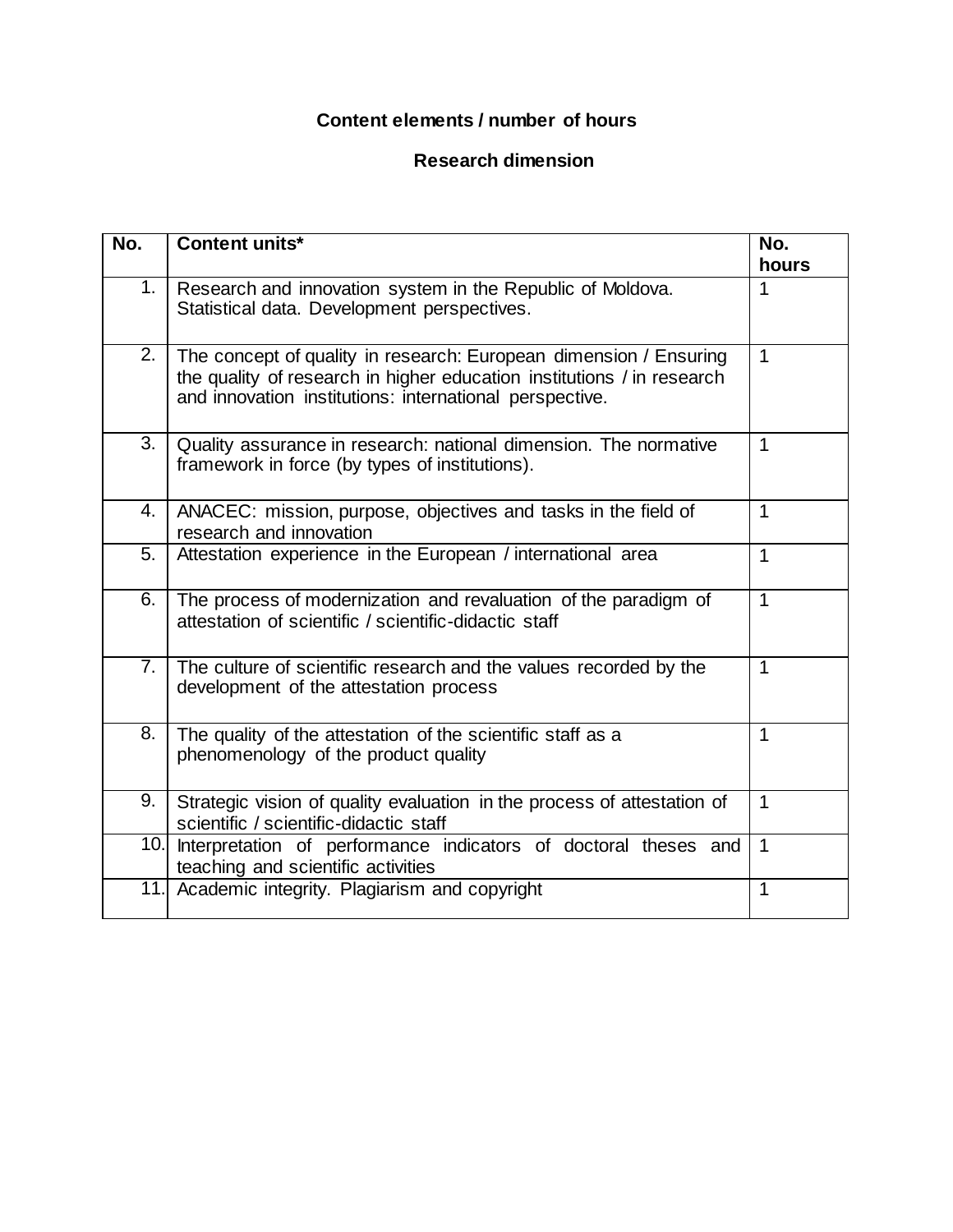#### **Questionnaire**

#### **to assess the trainee's level of satisfaction with the training session**

#### **1. To what extent have the training objectives been achieved?**



If you have given grade 3, 2 or 1, please comment on why you gave this grade.

**2. To what extent have your personal expectations / objectives been met during the session?**

| Totally |   |  | Not at all |
|---------|---|--|------------|
|         | ັ |  |            |

If you have given grade 3, 2 or 1, please comment on why you gave this grade.

**3. To what extent was the topic understood, possibly improved or enhanced, as a result of the session?**

| Totally |  |  | Not at all |
|---------|--|--|------------|
|         |  |  |            |

If you have given grade 3, 2 or 1, please comment on why you gave this grade.

**4. To what extent have your skills related to the field / subject of the training been improved or increased as a result of the session?**